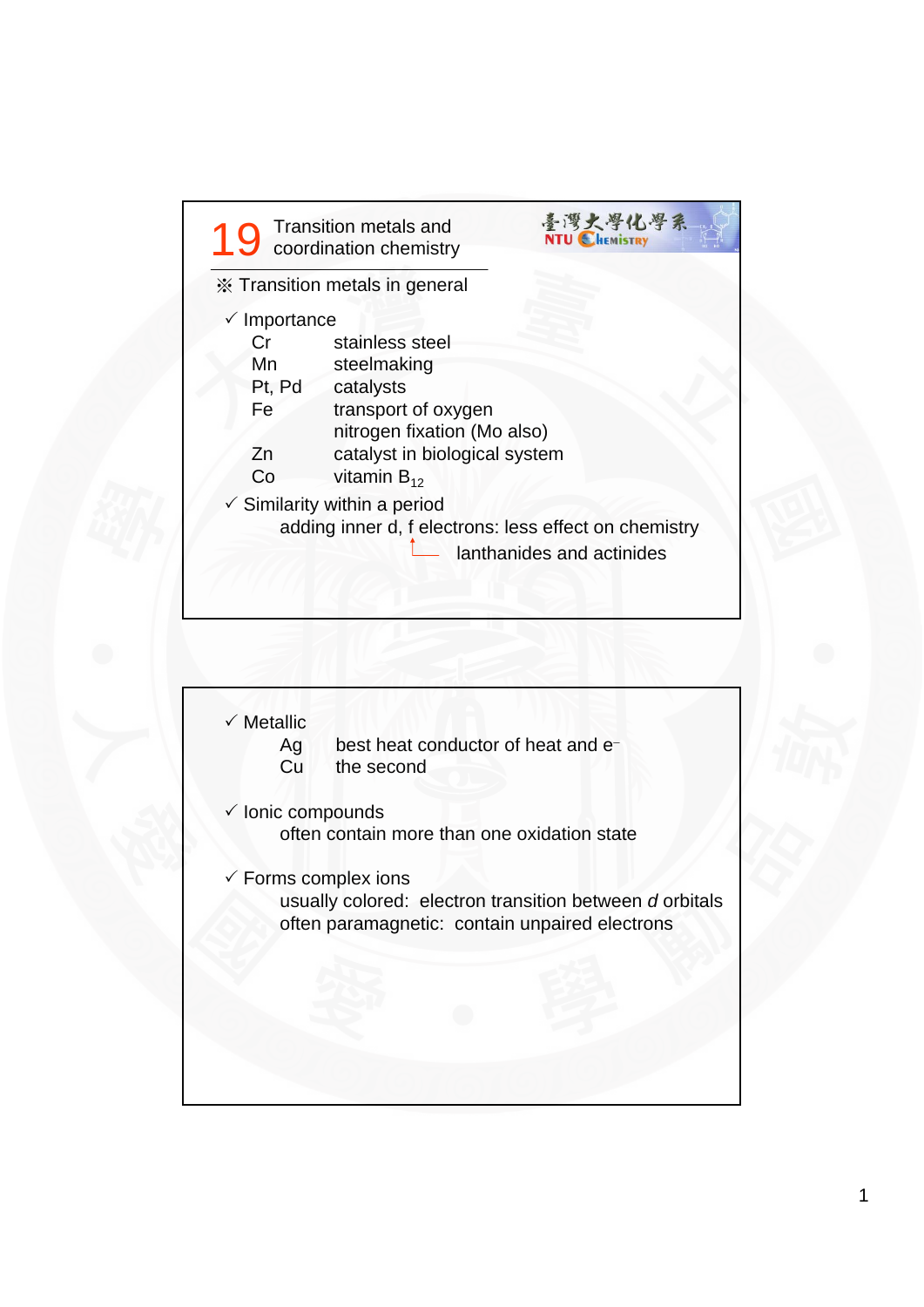

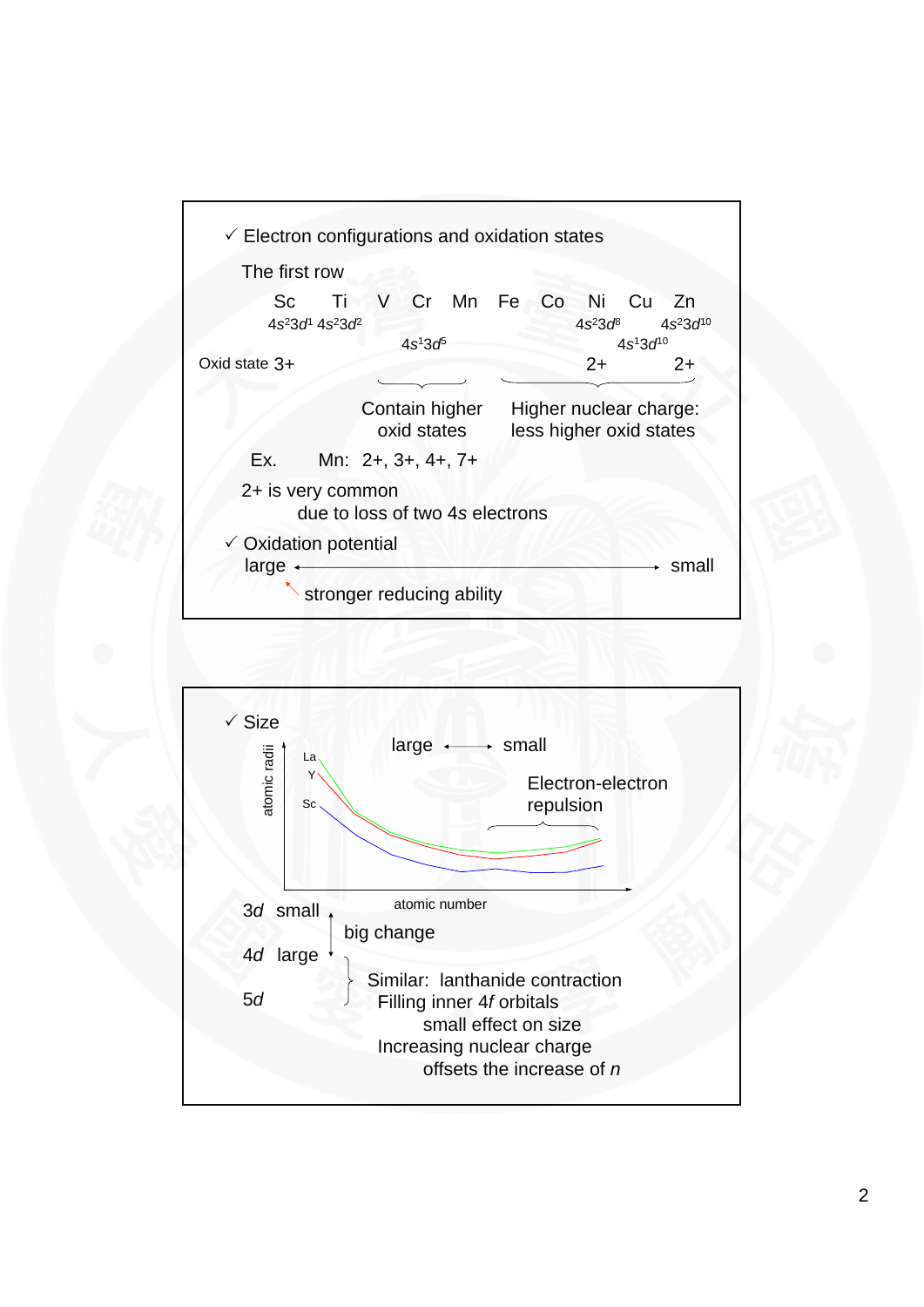

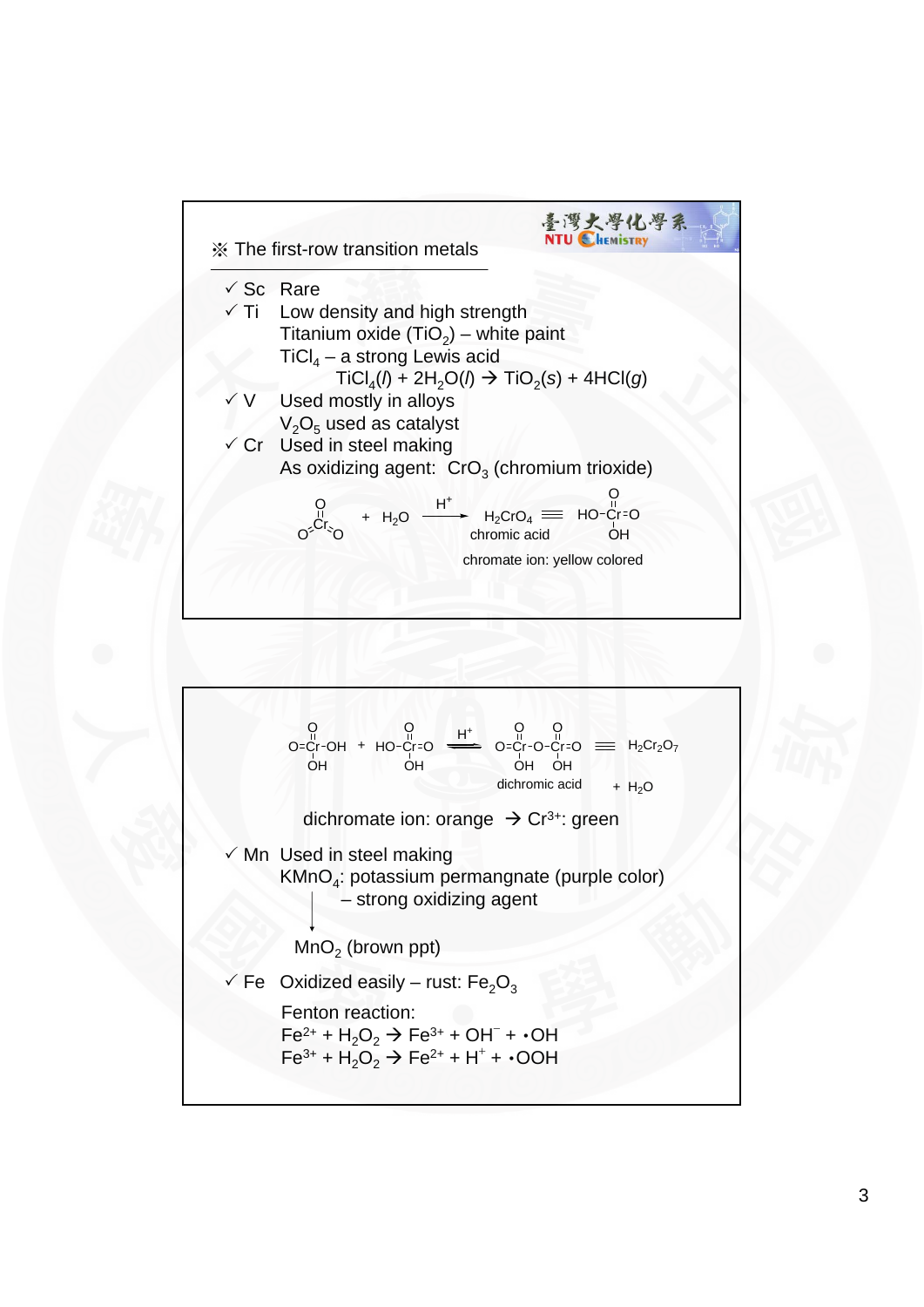

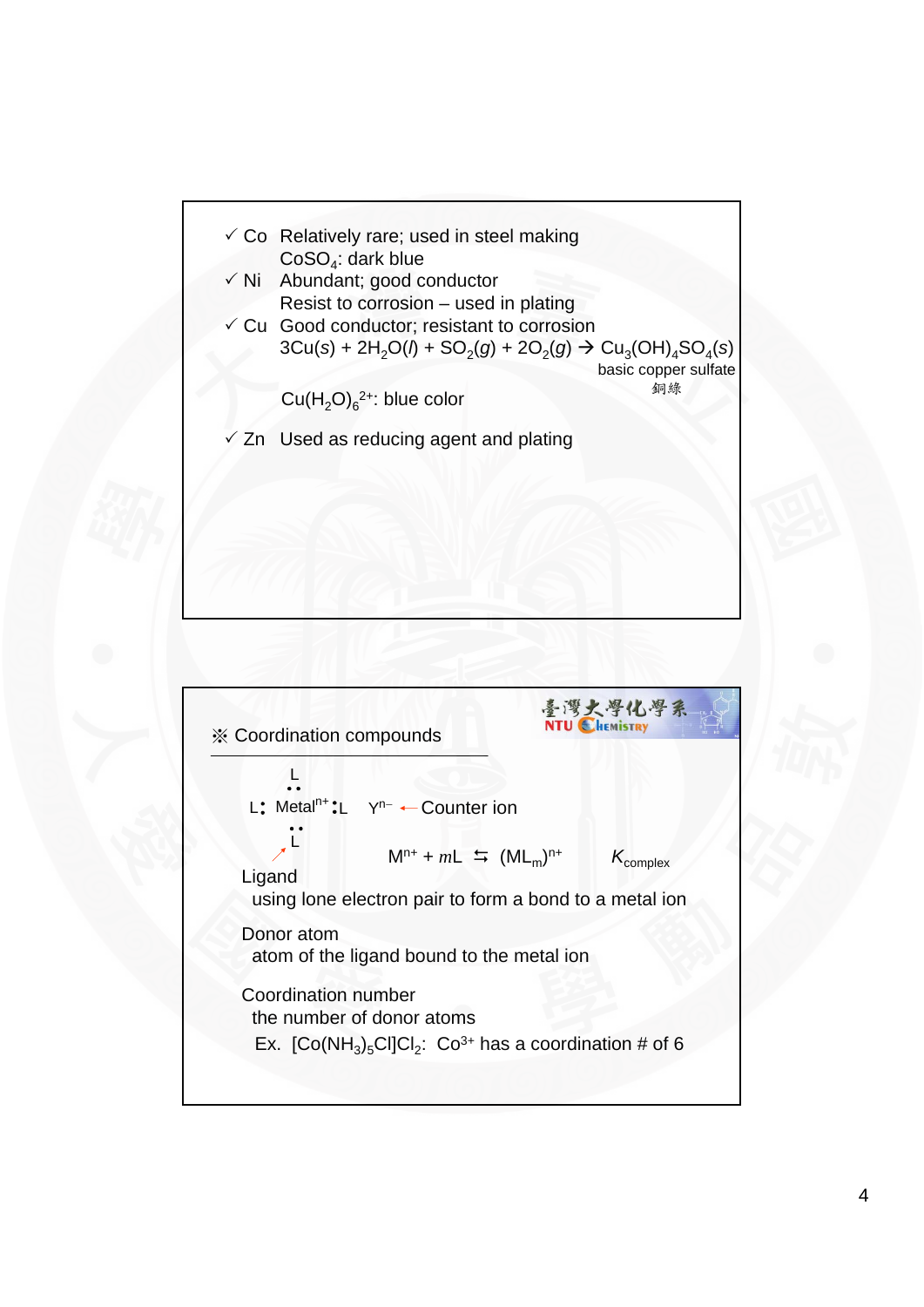

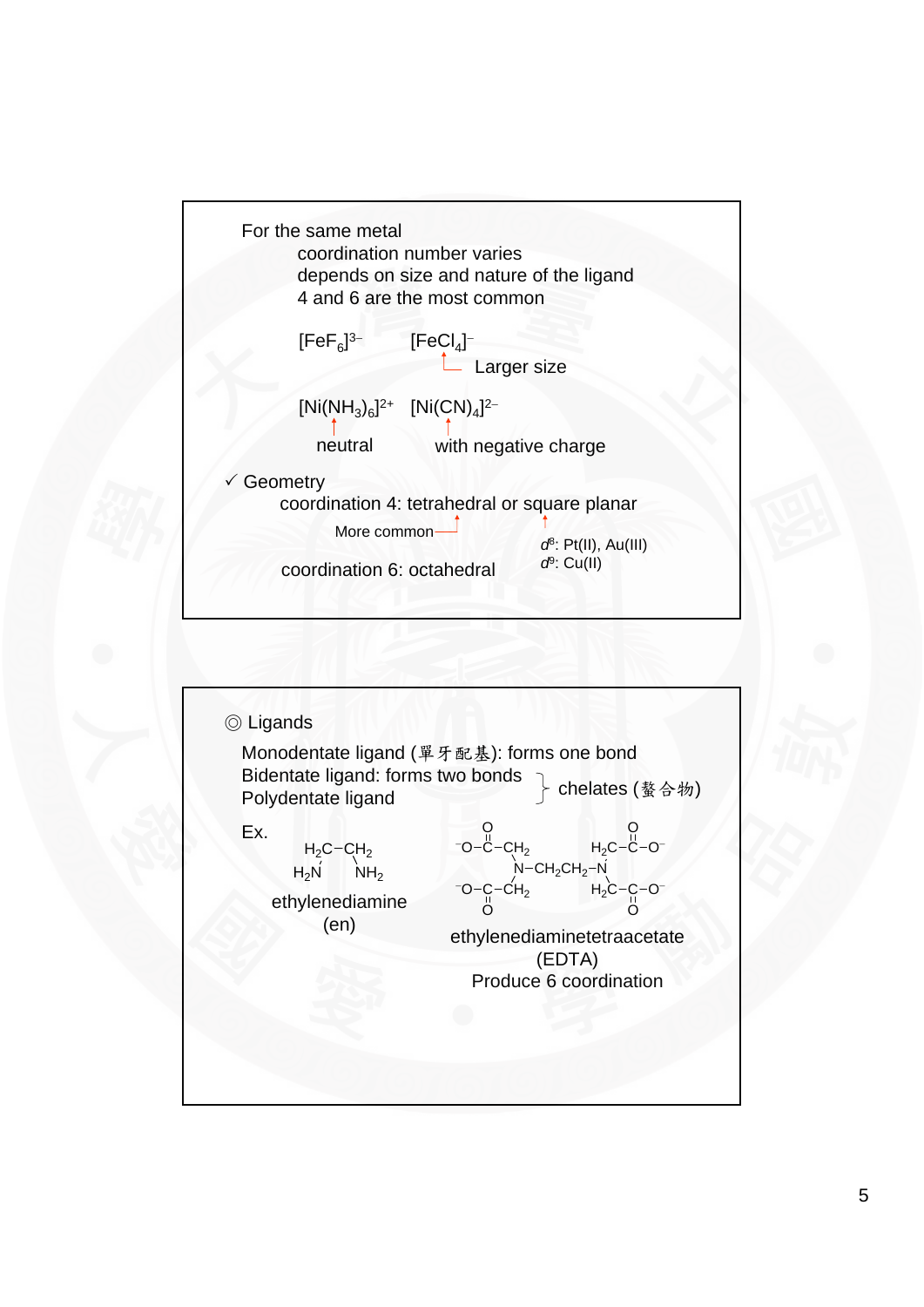

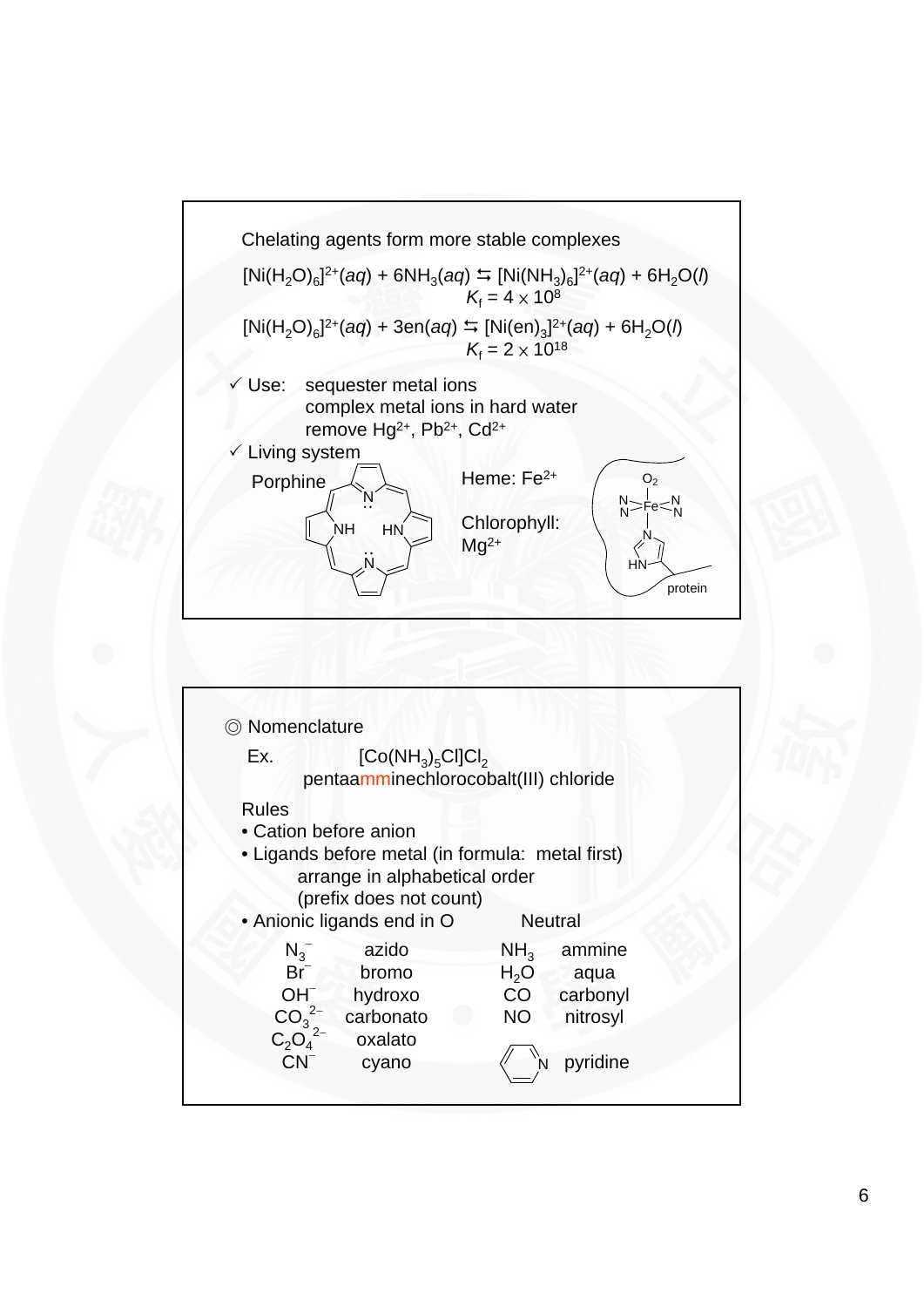

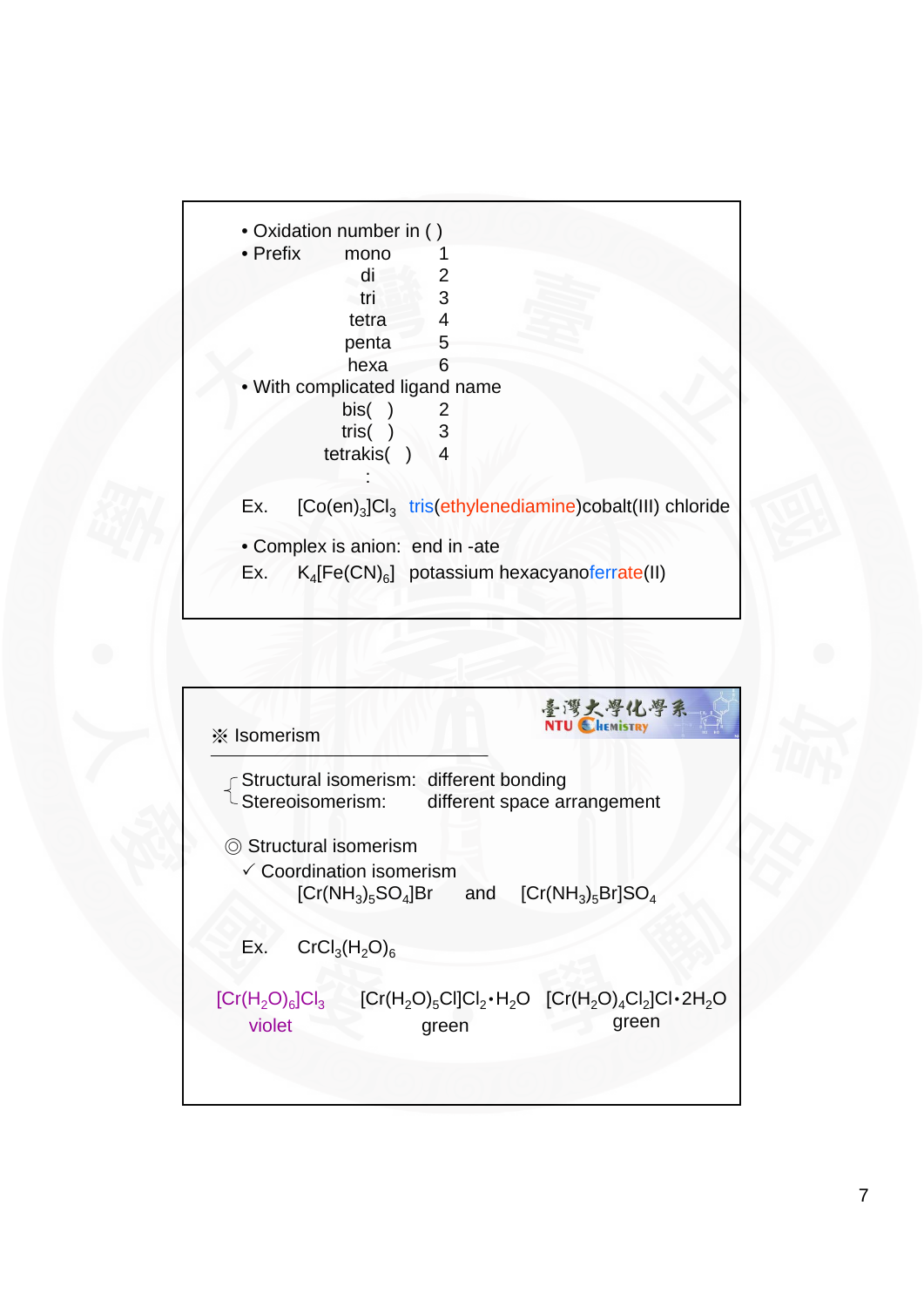

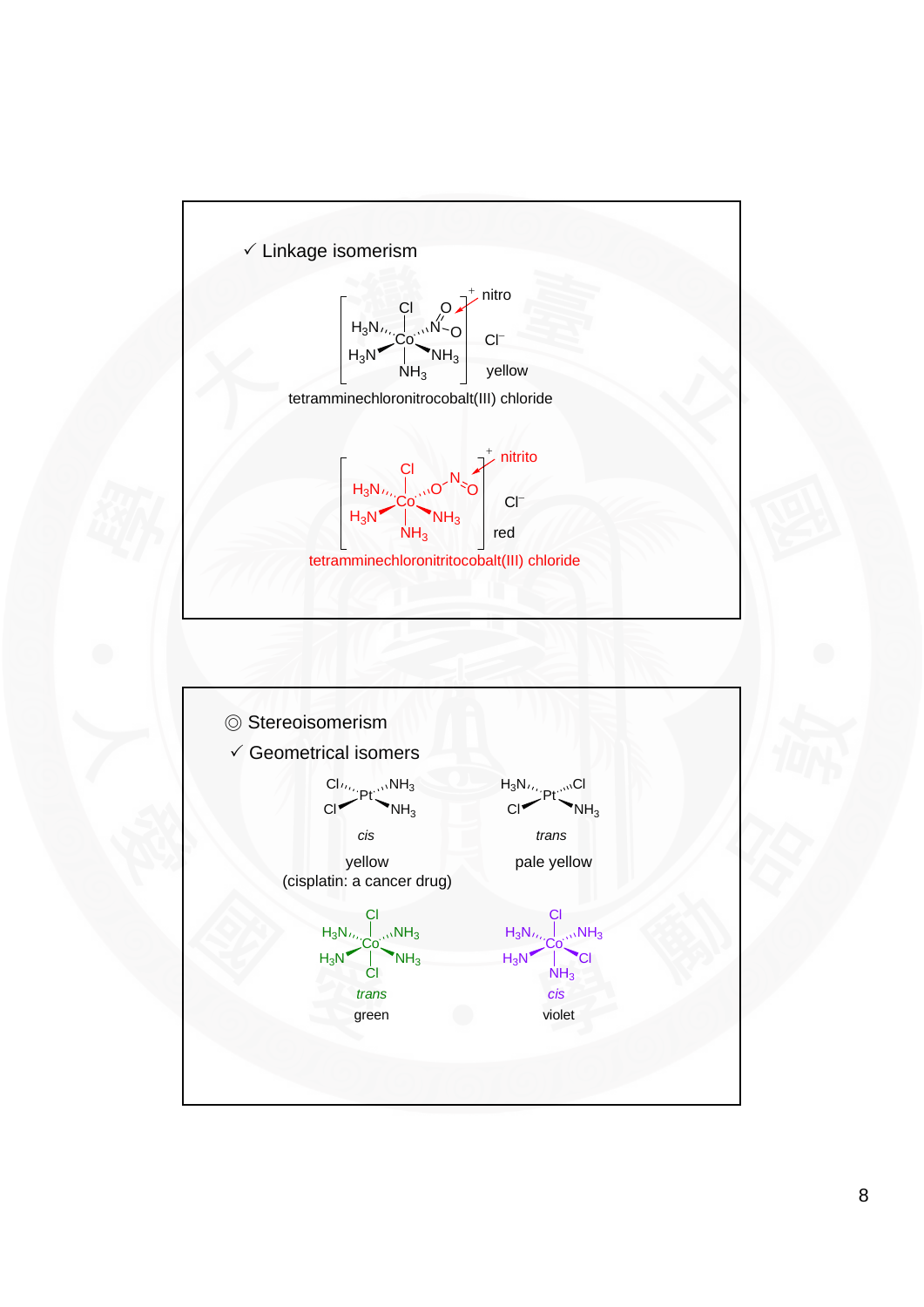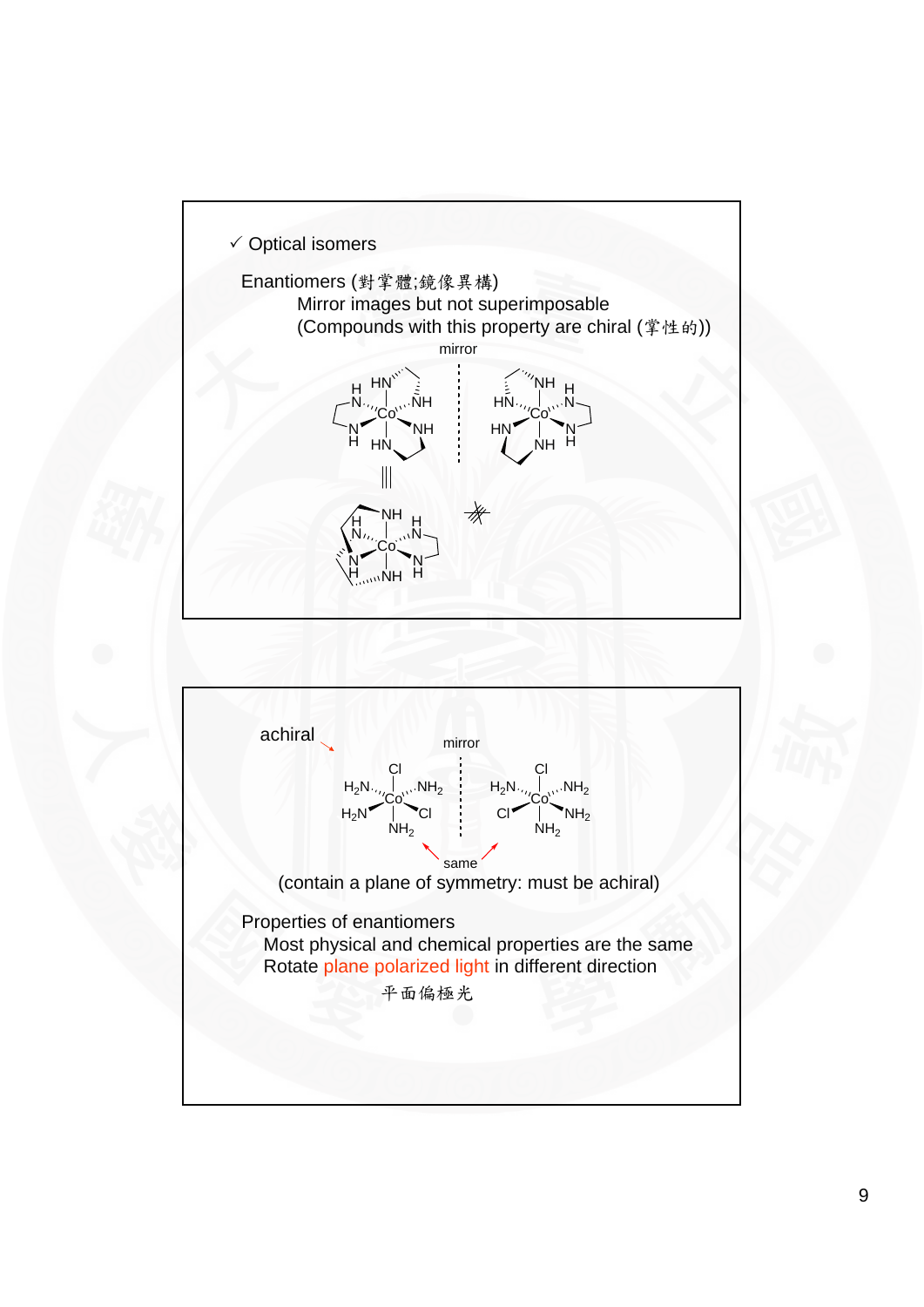

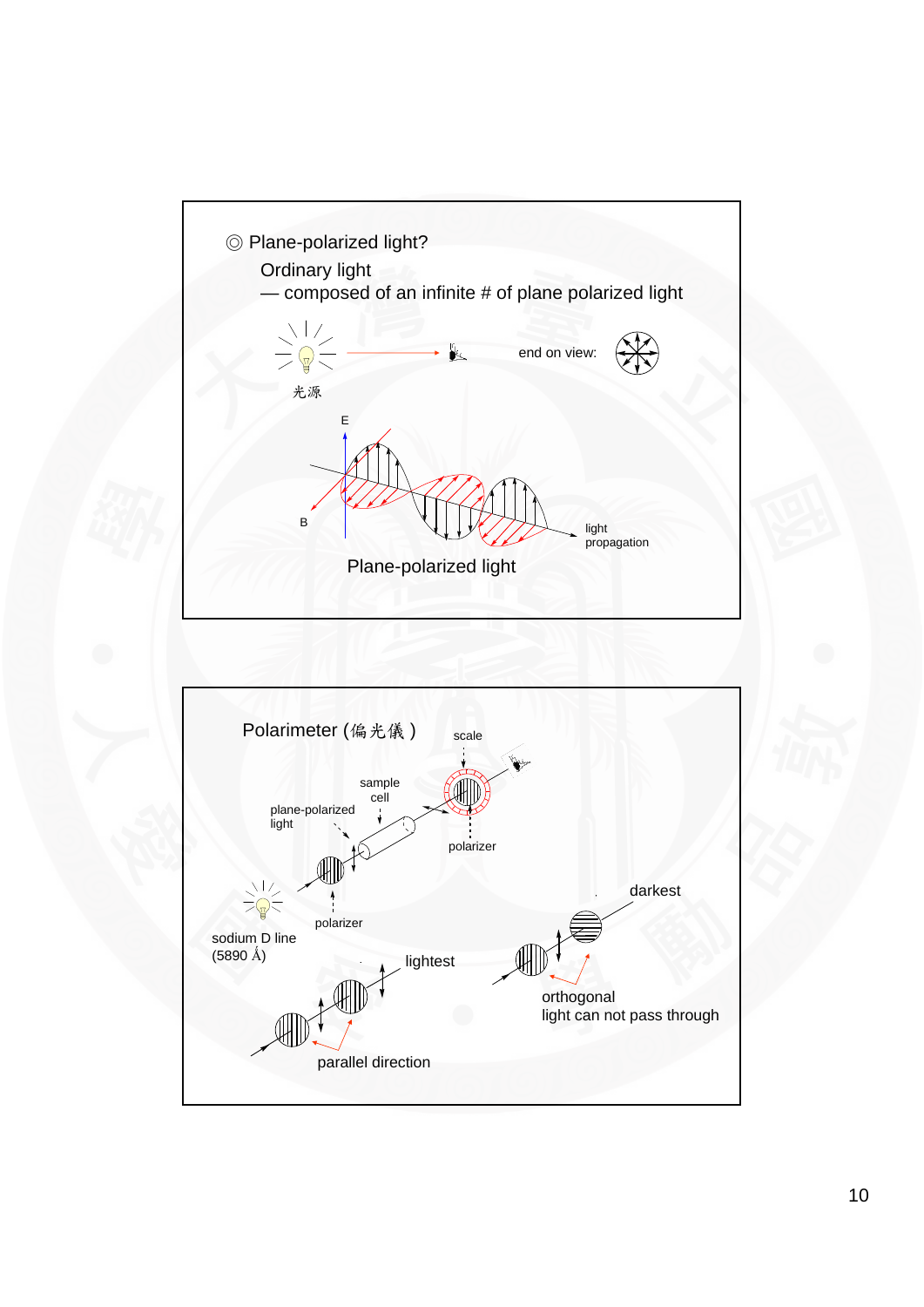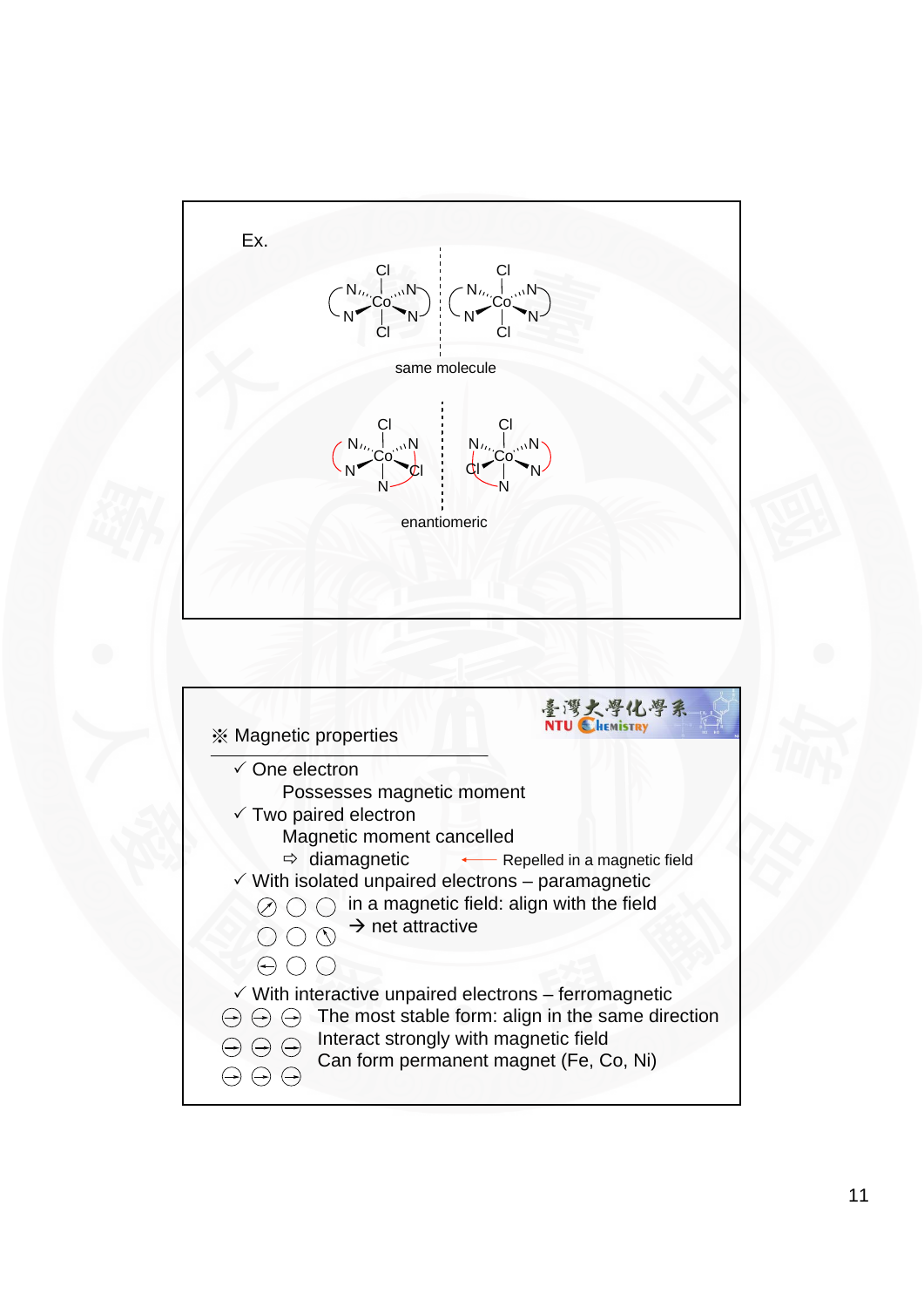| ◎ The localized electron model<br>based on the valence bond theory |                             |                    |  |
|--------------------------------------------------------------------|-----------------------------|--------------------|--|
| $M-L$                                                              | Considered as covalent bond |                    |  |
| Can be viewed as<br>$\circ$ M $\subset$                            | DQ<br>Lewis acid Lewis base | MC <sup>1</sup> DL |  |
| Number of hybridized metal orbitals = Number of ligands            |                             |                    |  |

| Ex. | $Co(NH_3)_6^{3+}$                 | coordination $# = 6$<br>$\rightarrow d^2sp^3$<br>$\rightarrow$ octahedral             |  |
|-----|-----------------------------------|---------------------------------------------------------------------------------------|--|
|     | CoCl <sub>4</sub> <sup>2–</sup>   | coordination $# = 4$<br>$\rightarrow$ sp <sup>3</sup><br>$\rightarrow$ tetrahedral    |  |
|     | Ni(CN) <sub>4</sub> <sup>2–</sup> | coordination $# = 4$<br>$\rightarrow$ dsp <sup>2</sup><br>$\rightarrow$ square planar |  |
|     | $Ag(NH_3)_2^+$                    | coordination $# = 2$<br>$\rightarrow$ sp<br>$\rightarrow$ linear                      |  |
|     |                                   |                                                                                       |  |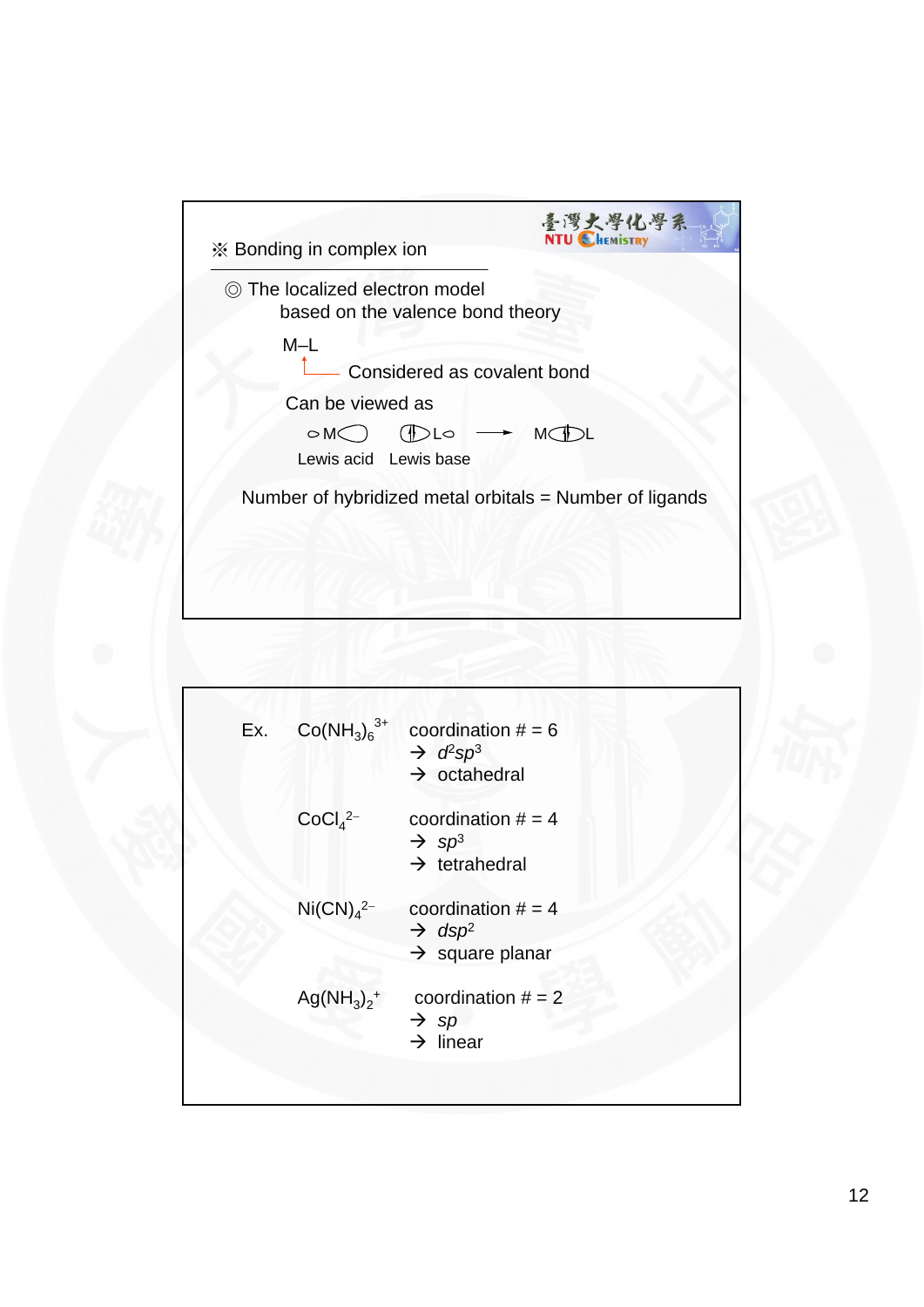

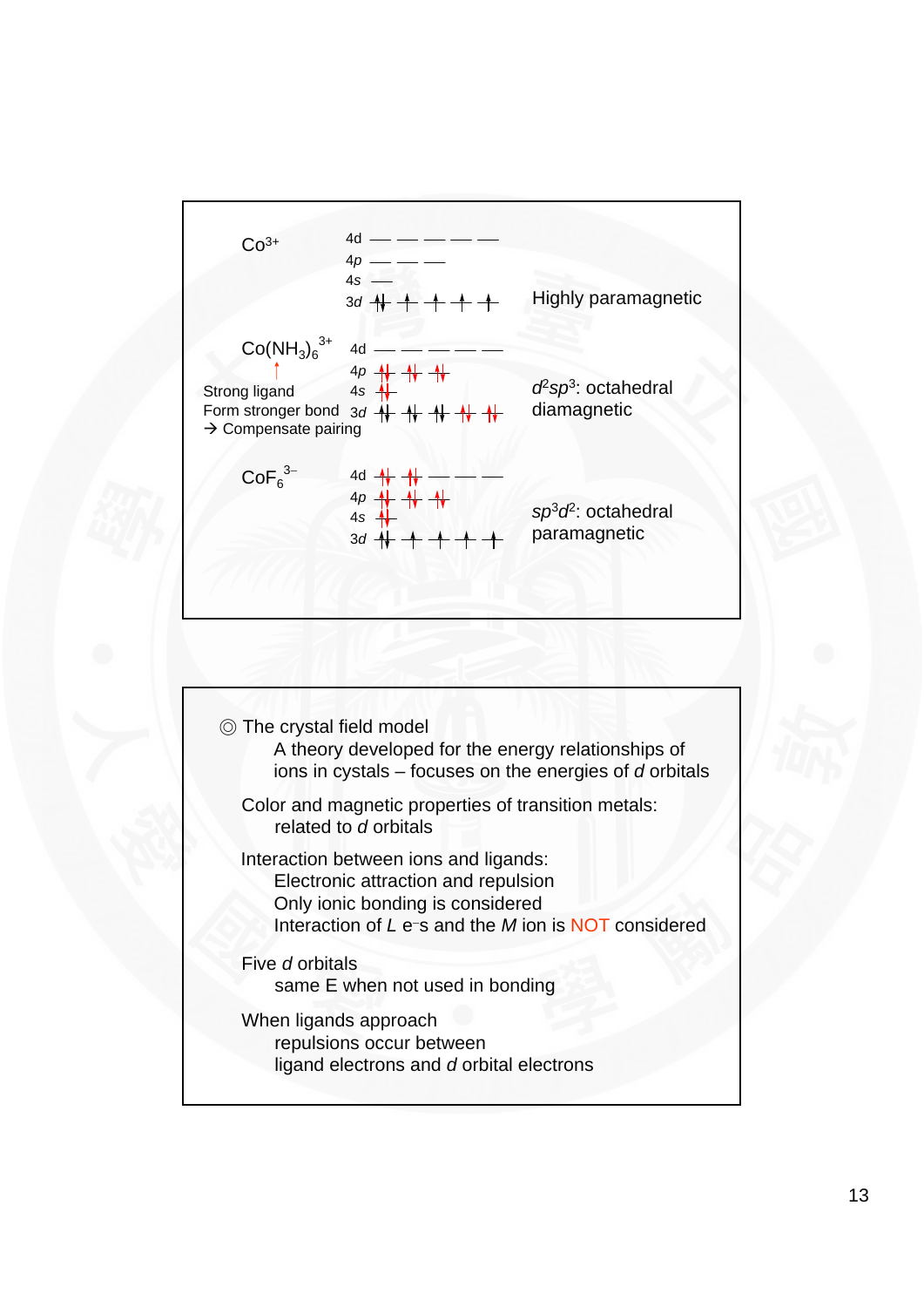

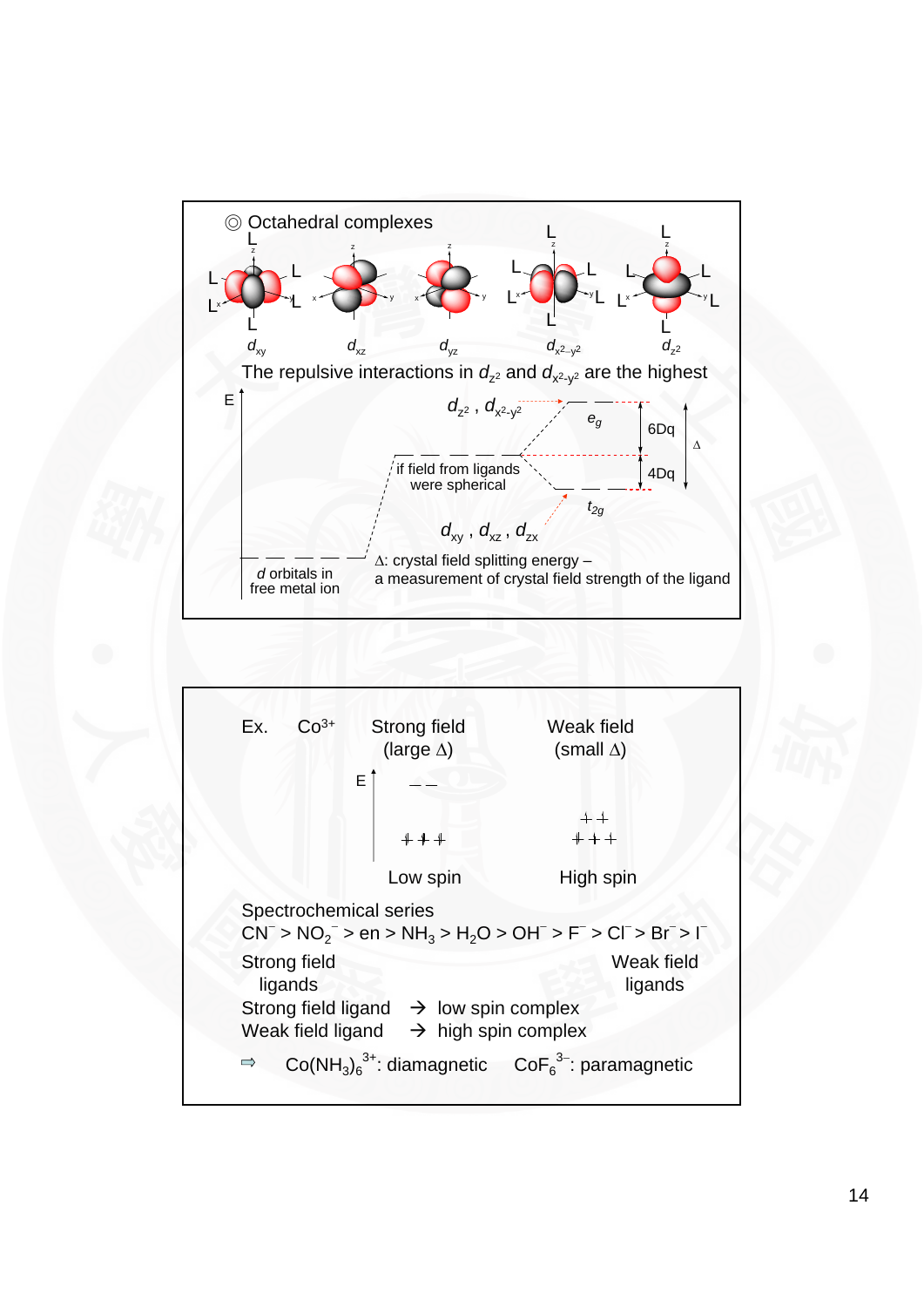| $Cr^{3+}$<br>E Î<br>Ex.    | hν                |                                                                                           |
|----------------------------|-------------------|-------------------------------------------------------------------------------------------|
|                            | $-++$             |                                                                                           |
| $[Cr(H2O)6]Cl3$            | violet            | weaker $L \rightarrow$ smaller $\Delta \rightarrow$ absorbs longer wavelength             |
|                            |                   |                                                                                           |
| $[Cr(NH_3)_6]Cl_3$         | yellow            |                                                                                           |
| absorbed<br>$\lambda$ (nm) | absorbed<br>color | transmitted<br>color                                                                      |
| 400                        | violet            |                                                                                           |
| 450                        | blue              | greenish yellow<br>yellow                                                                 |
| 570                        | yellow-green      | stronger $L \rightarrow$ larger $\Delta \rightarrow$ absorbs shorter wavelength<br>violet |

|               | Note: For a given ligand<br>As charge on the metal ion increases                              |
|---------------|-----------------------------------------------------------------------------------------------|
| $\rightarrow$ | weak-field ligand may become strong field<br>(M-L distance smaller)                           |
| Ex.           | $NH3$ is a weak ligand for Co <sup>2+</sup><br>but a strong field ligand for Co <sup>3+</sup> |
|               | Drawn closer                                                                                  |
|               | $\rightarrow$ Larger repulsion                                                                |
|               |                                                                                               |
|               |                                                                                               |
|               |                                                                                               |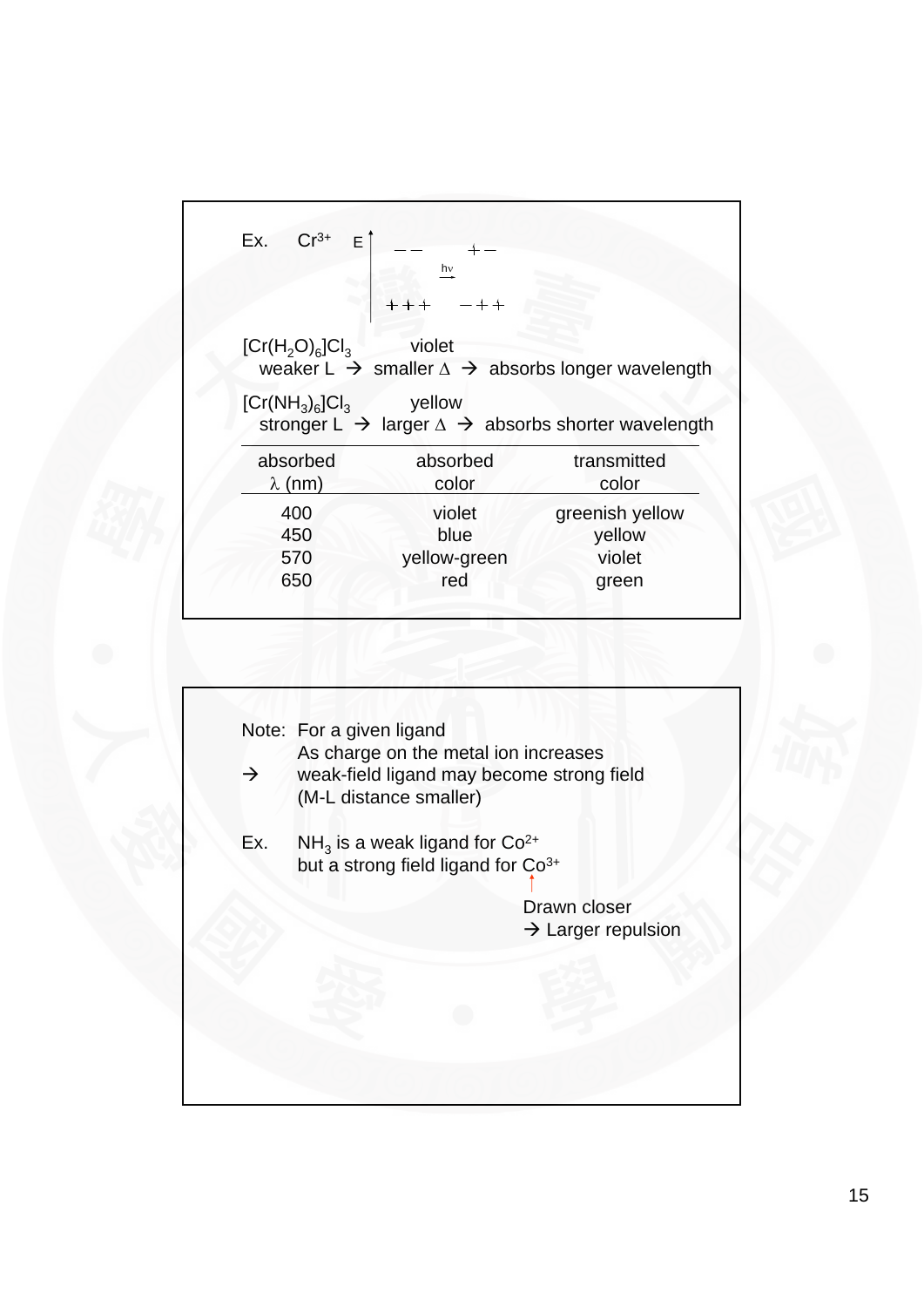

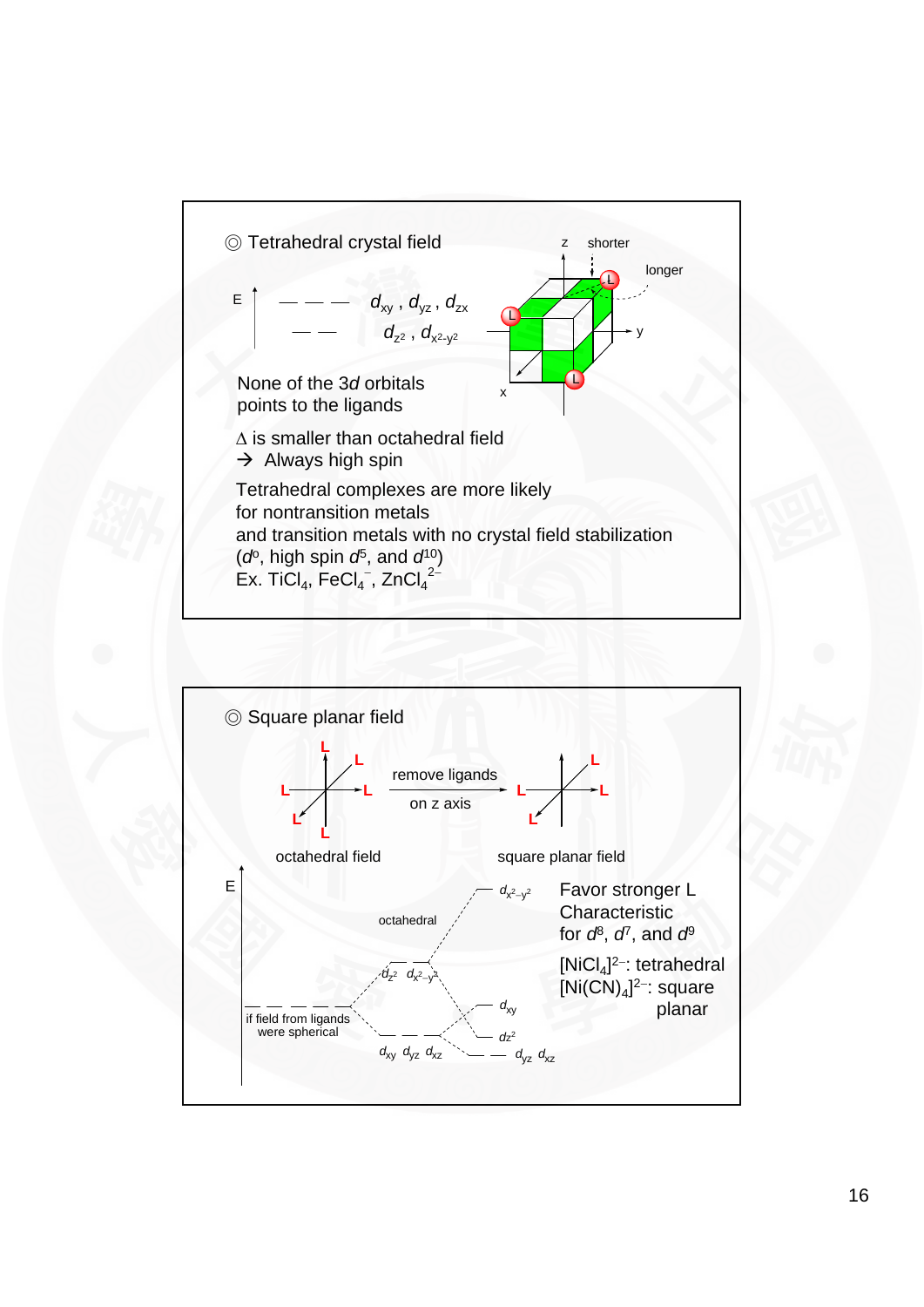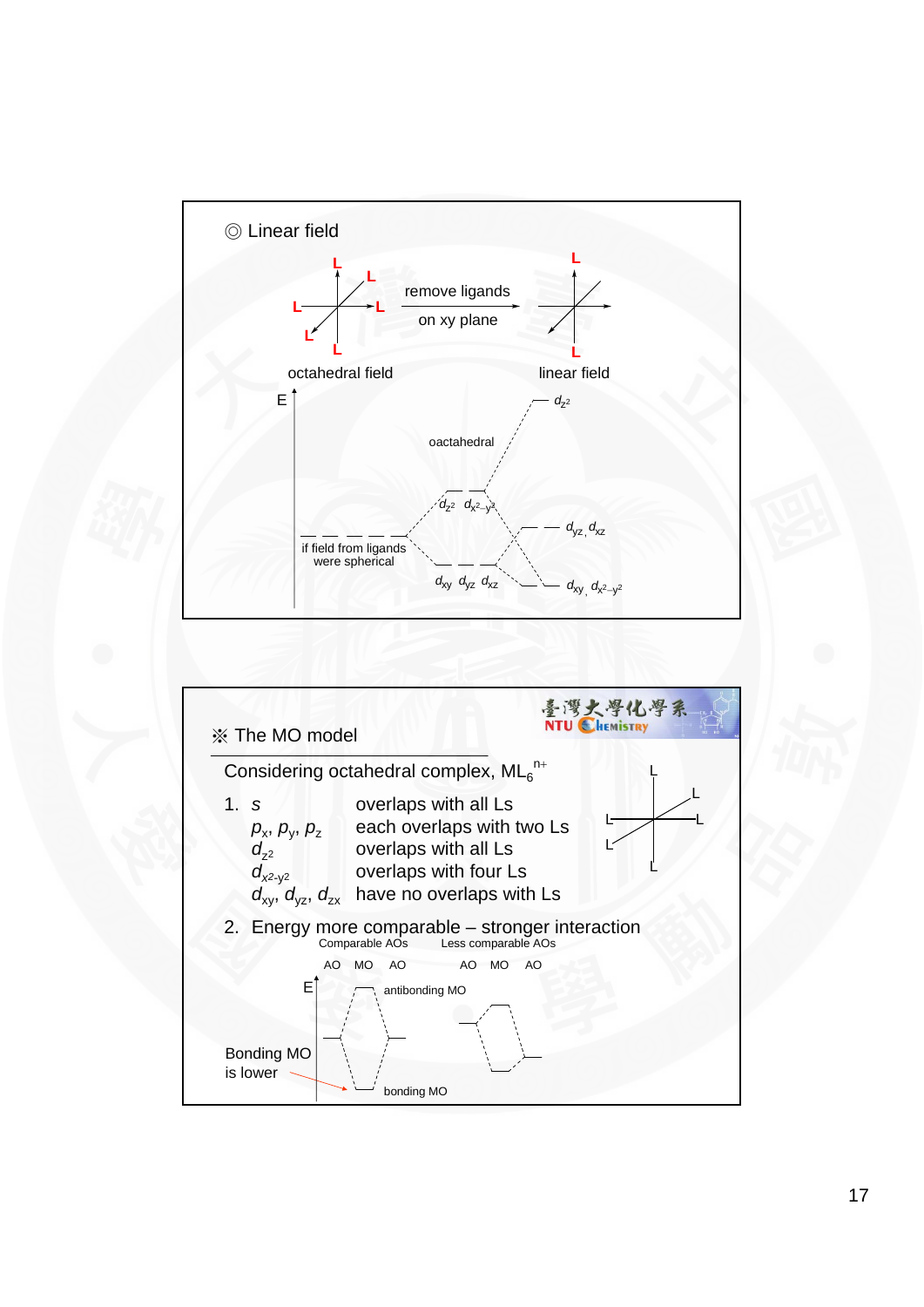